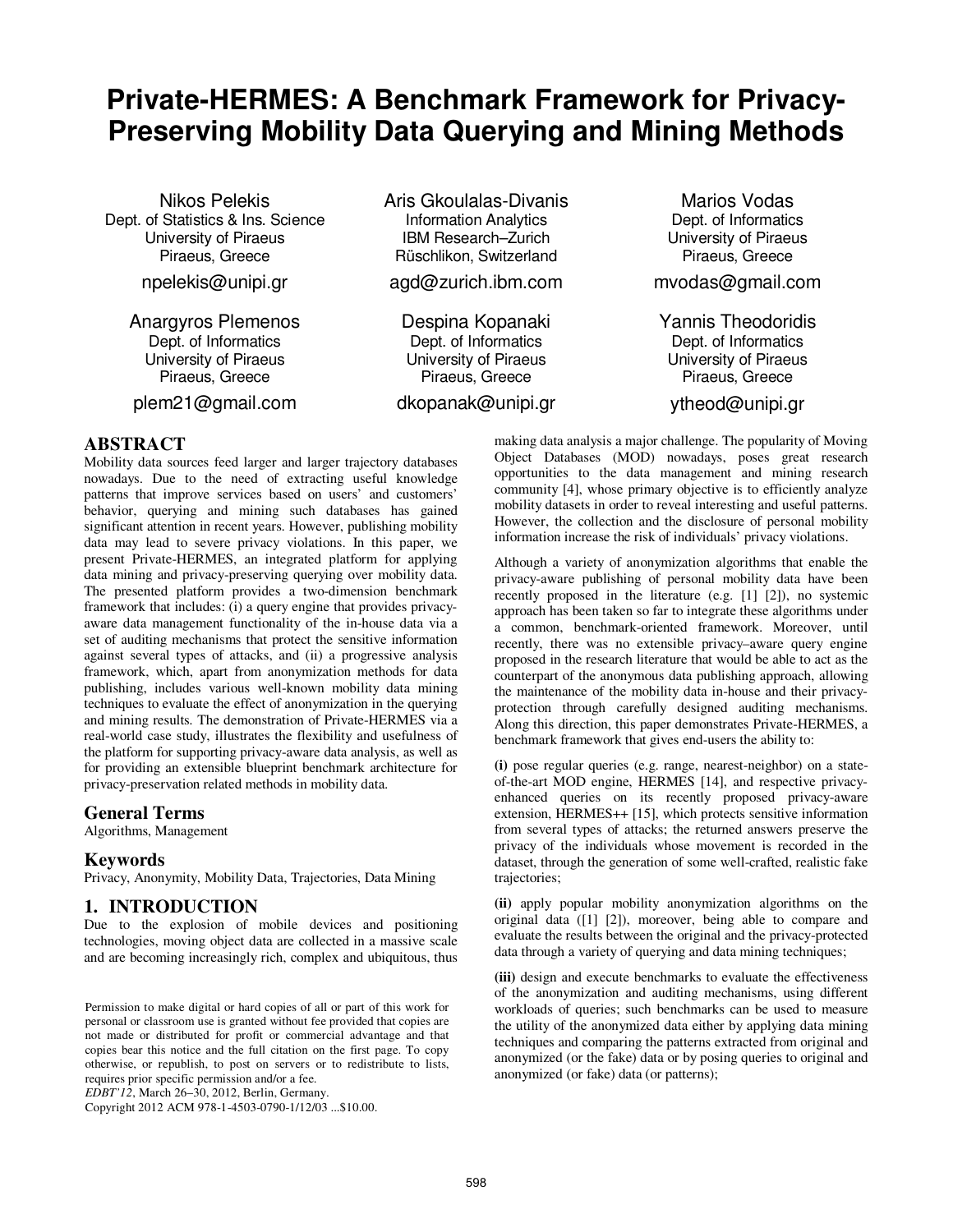**(iv)** interactively and progressively repeat the previous three analysis operations in subsets of mobility data, which are either the results of MOD queries or the mapping of discovered mobility mining models (e.g. a cluster or a set of frequent sequential patterns) to data;

**(v)** automatically build the profile of the end-user based on his or her queries to the database, allowing the data administrator to identify suspicious user behavior [5].

The Private-HERMES platform adopts the above ideas, proposes solutions, and demonstrates their implementation. To our knowledge this is the first benchmark framework that includes a complete set of state-of-the-art mobility anonymization algorithms and mobility data mining techniques, which have been integrated with both a query engine and a privacy-aware query engine.

The rest of this paper is organized as follows. Section 2 provides a brief description of the techniques that have been integrated into the benchmark platform. In Section 3, we illustrate the architecture of the proposed framework. Section 4 describes demo specifications through different application scenarios.

# **2. A PRIVACY BENCHMARK FOR MOD**

The first dimension of an envisioned benchmark w.r.t. privacy issues involves in-house stored data and privacy–aware query answering. Private-HERMES incorporates HERMES [14], a query engine based on a powerful query language for trajectory databases, which enables the support of aggregative queries. HERMES supports a variety of well-known queries such as range, nearest neighbor, topological, directional queries, etc. On top of this functionality, we recently introduced HERMES++ [15], a privacy-preserving trajectory query engine that allows subscribed users to gain restricted access to the trajectory database to accomplish various analysis tasks. HERMES++ audits queries for trajectory data to block potential attacks to user privacy, supports the most popular spatiotemporal queries (range, distance, k-NN) and preserves user privacy by generating carefully crafted, realistic fake trajectories.

In particular for attack handling, which is the main objective for such a system, HERMES++ protects user privacy by blocking three types of attacks that malevolent users may try to pursue in the database: *user identification attack* (one may associate an individual to his or her trajectory by submitting ad hoc queries involving overlapping spatio-temporal regions), *sensitive location tracking attack* (one may reveal a user's identity by identifying points of interest, i.e. starting or ending points of user trajectories, the address of a house or a betting office, and then map-matching them with users' *sensitive* location information; such locations are called *sensitive* for a specific user, as they should not be disclosed to the attackers), and *sequential tracking attack* (one may disclose a user's habits, which is privacy violation, by "following" the trajectory of a user in the system, i.e. by posing a set of focused queries on regions that are spatially and temporally close to each other, thus learning sensitive places that the user has visited).

The second dimension w.r.t. privacy that is supported by our benchmark involves privacy-preserving MOD publishing. The objective of mobility data anonymization is to sanitize a dataset so that a malevolent user can no longer match the recorded movement of an object to a specific individual. The algorithms that have been integrated in Private-HERMES to help anonymize trajectories are NWA [1] and W4M [2]. NWA introduces the concept of  $(k, \delta)$ -*anonymity*, where  $\delta$  represents the location impression. The method is based on trajectory clustering and spatial translation in order to make a trajectory lie within the anonymity cylinder that contains at least *K*-1 other trajectories. In order to achieve space-time translation, the authors proposed W4M [2], which uses a different distance measure that allows time-warping. Both algorithms take as input a set of trajectories and publish atomic anonymized trajectories suitable for trajectory data mining applications. The objective of Private-HERMES is to support the evaluation of such anonymization techniques and to study their effect in the utility of the sanitized data, when compared with queries into the original MOD. Private-HERMES further supports the comparison of the query results posed also on fake trajectories produced by the auditing mechanism, as discussed earlier [15].

Private-HERMES also gives the ability to users to evaluate the utility either of the fake or the sanitized trajectories via a variety of well-known mobility data mining algorithms, i.e. various types of clustering, frequent sequential patterns, etc. The idea is that by adding fake trajectories (that affect the cardinality of the MOD), as well as perturbating original ones (that affects the shape of the MOD) should not destroy the patterns hidden in the original MOD. Such an evaluation can be done by using clustering and frequent pattern mining techniques, appropriate for mobility data. Towards this goal, Private-HERMES incorporates three state-ofthe-art trajectory clustering algorithms, namely TRACLUS [7], T-Optics [8] and CenTR-I-FCM [16]. K-medoids [6] and Bisecting K-medoids [19] are also included as representative examples of traditional clustering techniques that can applied in MOD with the special feature that the user can choose different distance functions between the trajectories (i.e. grouping only by their starting or destination point, without taking into account the whole route) [13]. As for frequent pattern mining, Private-HERMES incorporates the T-pattern mining technique [3], which models sequences of visited regions, frequently visited in the specified order with similar transition times, out of trajectory databases.

In particular for trajectory clustering, a useful requirement is to extract a compact representation of the clusters found, in terms of "representative" or "typical" trajectories that effectively represent the cluster sets. To achieve this, Private-HERMES supports CenTra "centroid" trajectories [16] and TRACLUS "typical" trajectories [7]. Last but not least, the user may also work on large datasets by first sampling the initial MOD by appropriate methods that preserve the hidden patterns by simultaneously covering the whole space [17].

The above presented functionality is integrated in HERMES MOD engine by appropriately extending the query language with new constructs, in a fashion originally proposed in [12]. This allows users to progressively analyze the MOD and interchange between querying and mining operations.

# **3. SYSTEM IMPLEMENTATION**

The main advantage of the Private-HERMES platform is that it offers users the ability to perform different processes on mobility data, as shown in Figure 1. The user interacts with a GUI with 3D rendering capabilities developed in Java and based on the Swing GUI widget toolkit [11]. The results from the operations that the program supports are visualized in the 3D globe provided by NASA World Wind [9]. To draw the charts reporting performance results, the JFreeChart library was used [10]. Every component and library used during the development process is open source.

Through the provided GUI, the user is able to setup his/her benchmark or, more generally, his/her analysis scenario. Private-HERMES retrieves the necessary data by calling the HERMES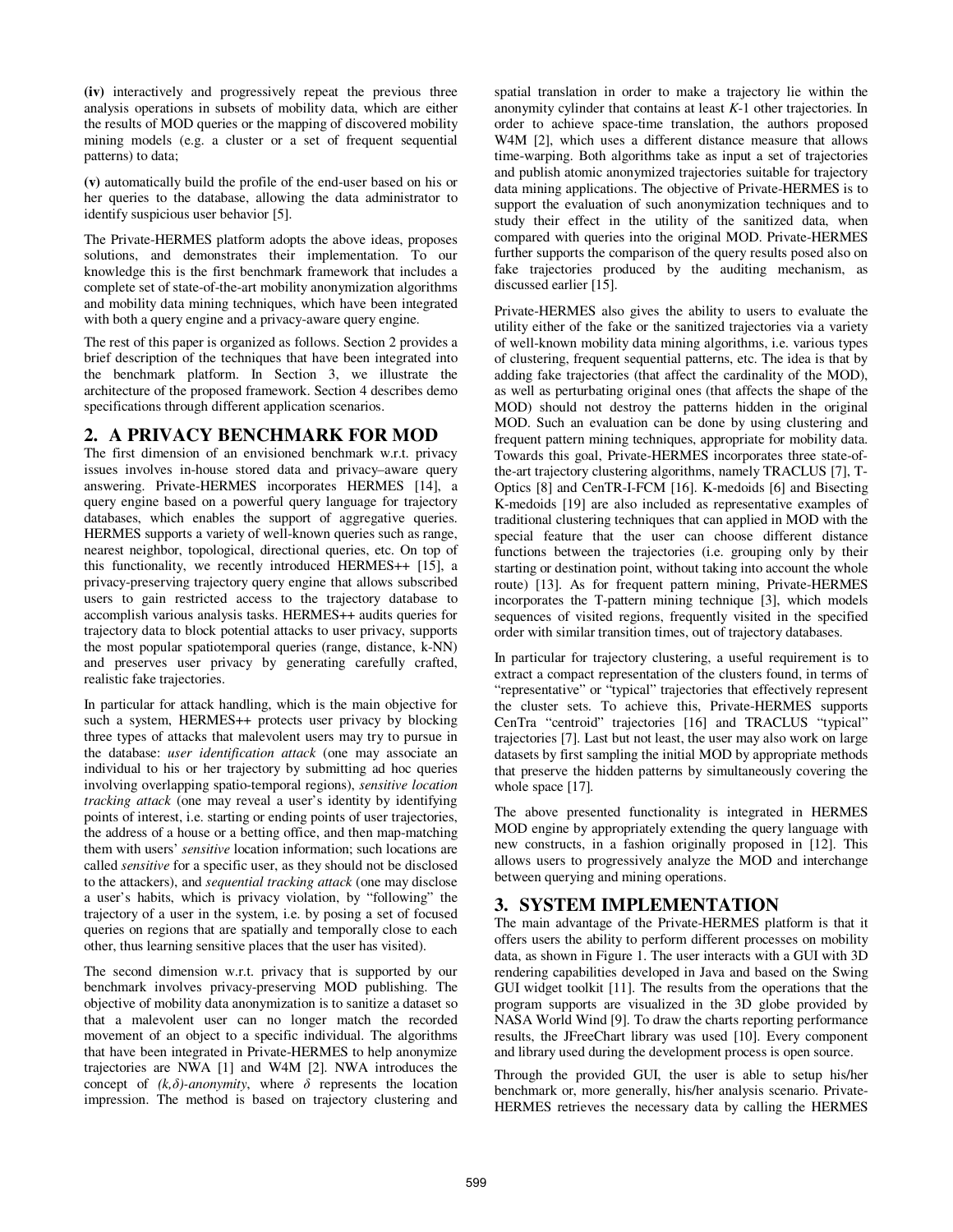MOD engine. The supported mobility data mining and anonymization algorithms have been incorporated as modules of the extensible DAEDALUS's MO-DMQL [12], while both of these sets of algorithms exchange data (i.e. real / fake / anonymized trajectories and mining models) directly with the database layer.



**Figure 1. System Architecture** 

Zooming in at the database layer, HERMES++ exploits on the trajectory storage functionality and the spatiotemporal query processing capabilities of HERMES for providing privacy-aware queries to end-users. More specifically, HERMES defines a trajectory data type and a collection of operations as an Oracle data cartridge, which is further enhanced by the TB-tree access method [18] for efficient querying on trajectory data. HERMES++ directly utilizes this functionality at the ORDBMS level to store real and fake trajectories, as well as any historical information of all the users' queries (and the corresponding responses), in order to avoid different types of tracking attacks (e.g., sequential tracking). It succeeds so by the embedded auditing module, which invokes the HERMES queries and the fake trajectory generator algorithm [15]. Since the entire framework is built at the ORDBMS level, end-users are also able to pose their queries through PL/SQL (i.e. not only via the GUI). As such, from an architectural point of view, HERMES++ acts as a wrapper over the HERMES query engine and not as a secure middleware. Figure 2 illustrates the HERMES++ architectural framework.



**Figure 2. The Architecture of HERMES++ [15]** 

#### **4. DEMO SPECIFICATIONS**

Throughout the demonstration, users will be able to test the system by using a real dataset consisting of GPS traces of cars

moving in the city of Milan, Italy. The different functionalities that are currently supported by the Private-HERMES platform are:

• *Querying and mining operations on HERMES:* the platform is capable of executing simple queries on HERMES, such as range and NN queries. Queries are posed via the GUI, which provides essential capabilities, including query predicate selection, parameters selection and results projection. Graphical map user-interaction for predicate definition is also supported. Moreover, there is extensive support for the most representative mobility data mining algorithms for clustering (T-Optics [8], CenTR-I-FCM [16], TRACLUS [7], K-medoids [6], Bisecting Kmedoids [19]) frequent pattern mining (T-Patterns [3]) and sampling purposes (T-Sampling [17]).

• *Privacy-aware queries on HERMES++*: the user has the ability to run the aforementioned queries using HERMES++ [15]. HERMES++ is able to protect users whose movements are recorded in the database from privacy attacks, i.e. user identification attack, sensitive location tracking attack and sequential tracking attack, issued by malevolent end-users. The data owner requires that at least a certain number of trajectories are returned to the end-users in response to their queries, for all different types of supported queries. The result consists of a set of carefully crafted, realistic fake trajectories aiming to preserve the trend of the original user trajectories.

• *Comparison / evaluation of anonymization algorithms*: the platform integrates two well-known anonymization algorithms, namely NWA [1] and W4M [2]. Both algorithms take as input trajectories which may have been extracted from a query posed to HERMES, and transform them into anonymous equivalents, subsequently stored in the MOD. An advantage of the platform is its ability to design and execute benchmarks that evaluate the results from the application of anonymization algorithms regarding the distortion over real user trajectories. The incorporated data mining techniques can be applied, and patterns steaming from original data with patterns resulting from anonymized data can be compared. This can be achieved by executing queries in the original and in the anonymized data (or patterns), and comparing the attained results.

• *Profiling end-user's behavior to identify malevolent users*: The platform supports query auditing techniques [5], which can be used to monitor the behavior of the end-users and build user profiles. These user profiles can be subsequently analyzed by the data owner, as explained in [5], to help him or her identify suspicious behavior of end-users in the system.

In Figures 3-6 are some representative snapshots of the Private-HERMES GUI. In Figure 3, original data have been extracted using a range query, while in Figure 4 the data have been anonymized using NWA. From these outputs, a user can compare the distortion that has been caused to the trajectory database after the application of the anonymization algorithm. In Figure 5, the result from the application of T-Optics [8] on the original data is depicted, while Figure 6 presents the result from applying T-Optics on the anonymized data. The extracted patterns can be visually compared.

A preview of Private-HERMES including more screenshots from the GUI, experimental results and an accompanying video is available at: http://infolab.cs.unipi.gr/pubs/edbt2012/

#### **5. ACKNOWLEDGMENTS**

Research partially supported by the EU FP7/ICT/FET Projects MODAP (Mobility, Data Mining and Privacy; 2009-12) and DATASIM (Data Science for Simulating the Era of Electric